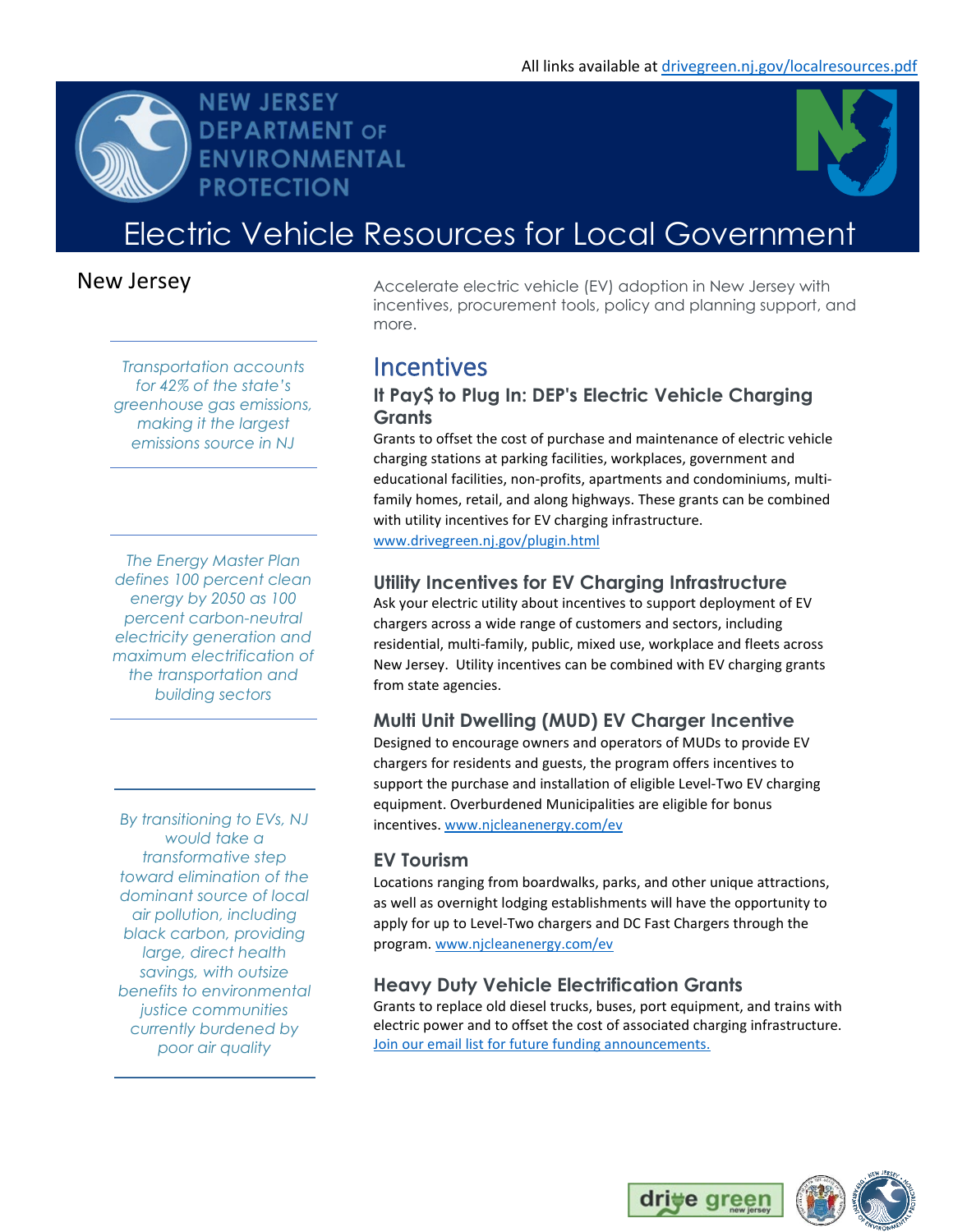### Additional Resources

DRIVE GREEN NEW JERSEY [www.drivegreen.nj.gov](http://www.drivegreen.nj.gov/)

DRIVE CHANGE. DRIVE ELECTRIC. [www.driveelectricus.com](http://www.driveelectricus.com/)

PLUG IN AMERICA [www.pluginamerica.org](http://www.pluginamerica.org/) 

PLUGSTAR [www.plugstar.com](http://www.plugstar.com/)

CHARGING STATION LOCATOR [www.afdc.energy.gov/stations/#](http://www.afdc.energy.gov/stations/#/find/nearest?fuel=ELEC) [/find/nearest?fuel=ELEC](http://www.afdc.energy.gov/stations/#/find/nearest?fuel=ELEC)

VELOZ [www.veloz.org](http://www.veloz.org/)

ALTERNATIVE FUELS DATA CENTER [www.afdc.energy.gov](http://www.afdc.energy.gov/)

SUSTAINABLE JERSEY [www.sustainablejersey.com](http://www.sustainablejersey.com/)

### Follow us on Social Media!





**[Sustainability](https://www.facebook.com/NJDEPAQES)  [@DriveCleanNJ](https://www.instagram.com/drivecleannj/)**



JOIN OUR EMAIL LIST FOR UPDATES [https://public.govdelivery.com/a](https://public.govdelivery.com/accounts/NJDEP/subscriber/new?topic_id=NJDEP_195) [ccounts/NJDEP/subscriber/new?t](https://public.govdelivery.com/accounts/NJDEP/subscriber/new?topic_id=NJDEP_195) [opic\\_id=NJDEP\\_195](https://public.govdelivery.com/accounts/NJDEP/subscriber/new?topic_id=NJDEP_195)

### **Clean Fleet Electric Vehicle Incentive Program**

Grants toward the purchase of battery electric vehicles and Level-Two charging stations for local government entities. Eligible entities include municipalities, municipal commissions, municipal utility authorities, counties, county authorities, schools and community colleges. [www.njcleanenergy.com/ev](http://www.njcleanenergy.com/ev)

### **New Jersey Zero Emission Incentive Program**

Vouchers to support businesses and institutions purchasing new, mediumduty zero-emission vehicles that will operate in the greater Newark, greater Camden, greater New Brunswick areas, and greater Shore areas. [www.njeda.com/njzip/](https://www.njeda.com/njzip/)

### **eMobility Grants**

Grants for electric shared mobility project such as electric car sharing and ride hailing. Projects that benefit low- or moderate-income communities that are disproportionately impacted by air pollution will be prioritized. [Join our email list for future funding announcements.](https://public.govdelivery.com/accounts/NJDEP/subscriber/new?topic_id=NJDEP_195)

## Procurement

### **Electric Vehicles on NJ State Purchasing Contracts**

Public purchasing entities (municipalities, counties, school districts, etc.) can purchase EVs through New Jersey State Cooperative Purchasing Contracts. For information including make and model, vehicle type (SUV, sedan, minivan, etc.), battery range, price, contract/blanket number, and vendor, see [www.drivegreen.nj.gov/evs-on-state-purchasing-contract.html](http://www.drivegreen.nj.gov/evs-on-state-purchasing-contract.html) 

### **Climate Mayors Electric Vehicle Purchasing Collaborative**

Purchase or lease electric vehicles and charging stations using competitively bid contracts. Open all U.S. cities, counties, state governments and public universities. The Collaborative also provides training, best practices, educational resources, and analysis support, creating a one-stop shop to support EV transitions for public fleets. www.DriveEVfleets.org

## Policy and Planning

### **DCA Model Statewide Municipal EV Ordinance**

P.L. 2021, c. 171 effective in September 2021, requires Electric Vehicle Supply/Service Equipment (EVSE) and Make-Ready parking spaces be designated as a permitted accessory use in all zoning or use districts, and establishes associated installation and parking requirements related to EV charging in all NJ municipalities. The law required DCA to publish a model ordinance that can be easily used by every municipality with no or minimal amendments by the municipality. The model statewide ordinance is mandatory and became effective in all municipalities in September 2021.

[www.nj.gov/dca/dlps/home/modelEVordinance.shtml](https://www.nj.gov/dca/dlps/home/modelEVordinance.shtml)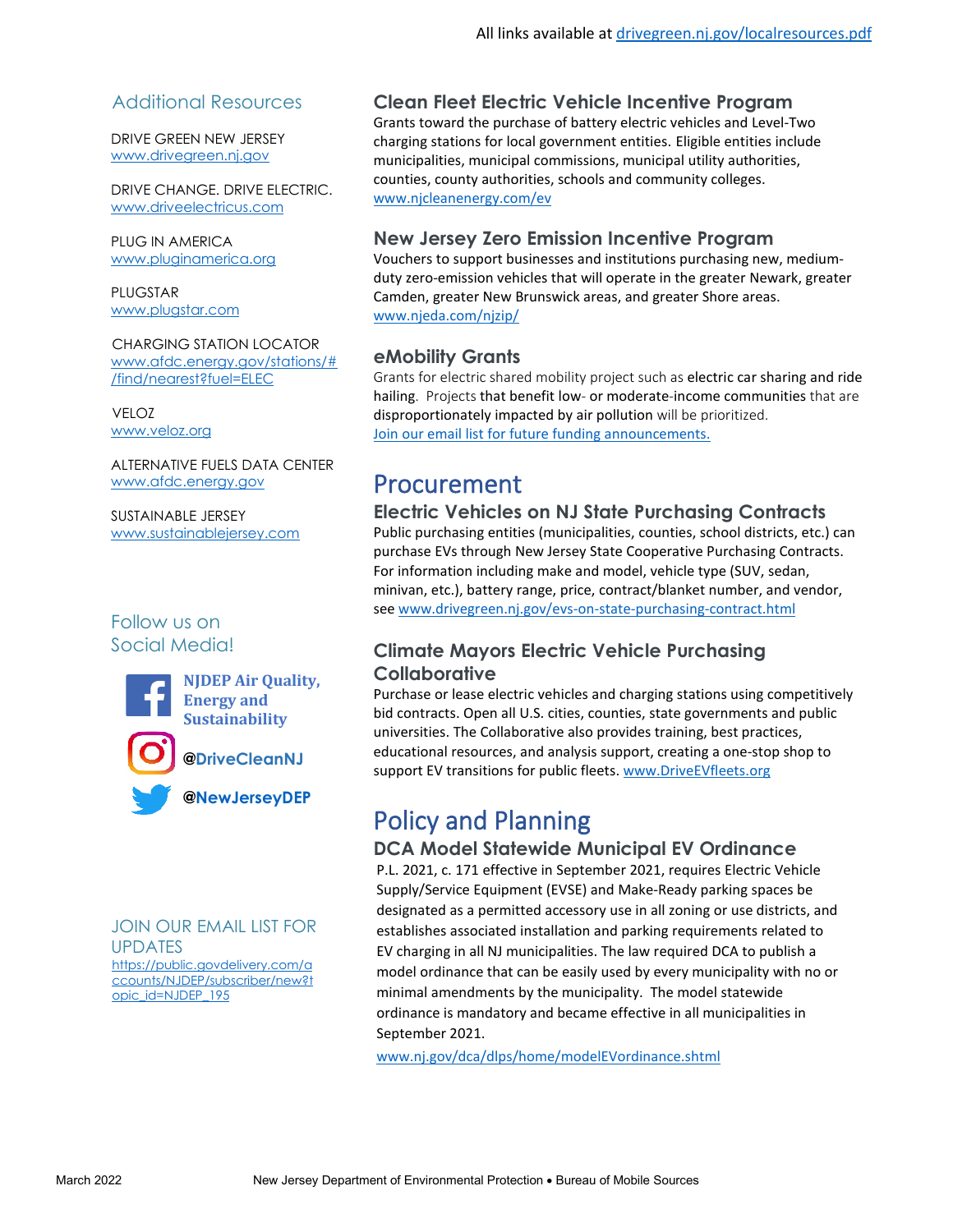### **Charge Up Your Town: Best Management Practices to Ensure Your Town is EV Ready**

Published March 2022, the Best Management Practices is intended to help municipal staff and their communities understand the context for the statewide municipal EV ordinance, and the considerations relevant to municipalities as they take steps to support the state goals of increasing access to electric vehicle charging infrastructure.

[Best Management Practices to Ensure Your Town is EV Ready](https://www.nj.gov/dep/drivegreen/pdf/chargeupyourtown.pdf)

### **Alternative Fuel Vehicle Readiness: A Guidebook for Municipalities**

Describes the variety of alternative fuel vehicle (AFV) options for both consumers and fleet operators, highlights what it takes to become AFV ready and offers recommended actions and further resources. Developed by North Jersey Transportation Planning Authority to help communities that are interested in developing local readiness plans.

www.drivegreen.nj.gov/AlternativeFuelVehicle.pdf

### **Electric Vehicle Resource Kit for Municipalities**

Delaware Valley Regional Planning Commission (DVRPC) has designed a Municipal Implementation Toolbox to serve as a guide for municipalities. The Toolbox contains resources, case studies, and model/sample ordinances for more than 60 tools municipalities can use to implement the 5 Core Principles of their Long-Range Plan.

[www.dvrpc.org/energyclimate/alternativefuelvehicles/evmuniresource](http://www.dvrpc.org/energyclimate/alternativefuelvehicles/evmuniresource)

#### **Electrifying Transportation in Municipalities**

This EV policy toolkit from the Electrification Coalition identifies the most effective policy levers that cities, towns and counties can use to expand charging infrastructure, transition fleets to electric vehicles and support EV adoption by consumers. [www.electrificationcoalition.org/wp](http://www.electrificationcoalition.org/wp-content/uploads/2021/08/Electrifying-Transportation-in-Municipalities.pdf)[content/uploads/2021/08/Electrifying-Transportation-in-](http://www.electrificationcoalition.org/wp-content/uploads/2021/08/Electrifying-Transportation-in-Municipalities.pdf)[Municipalities.pdf](http://www.electrificationcoalition.org/wp-content/uploads/2021/08/Electrifying-Transportation-in-Municipalities.pdf) 

#### **New Jersey Energy Master Plan**

2019 Energy Master Plan will guide the State to achieve its goals of electrifying the transportation sector and achieving 100% carbon-neutral electricity generation by 2050. [www.nj.gov/emp](https://www.nj.gov/emp/)

#### **Regional Greenhouse Gas Initiative**

Cap-and-trade pact among northeastern states dedicated to reducing greenhouse gas emissions. An estimated \$80 million each year will be invested in NJ programs that reduce greenhouse gas emissions, drive forward projects that boost clean energy and create jobs, protect the health of residents in environmental justice communities and increase the resiliency of coastal communities. [www.state.nj.us/dep/aqes/rggi.html](http://www.state.nj.us/dep/aqes/rggi.html)

## Sustainable Jersey Resources

Sustainable Jersey has developed a suite of actions, grants and resources to support local governments and schools as they transition to electric transportation. Look for the Transportation Initiatives in the Energy section of the Sustainable Jersey Actions. Learn from your peers and earn points toward Sustainable Jersey certification. [www.sustainablejersey.com/actions/](http://www.sustainablejersey.com/actions/)